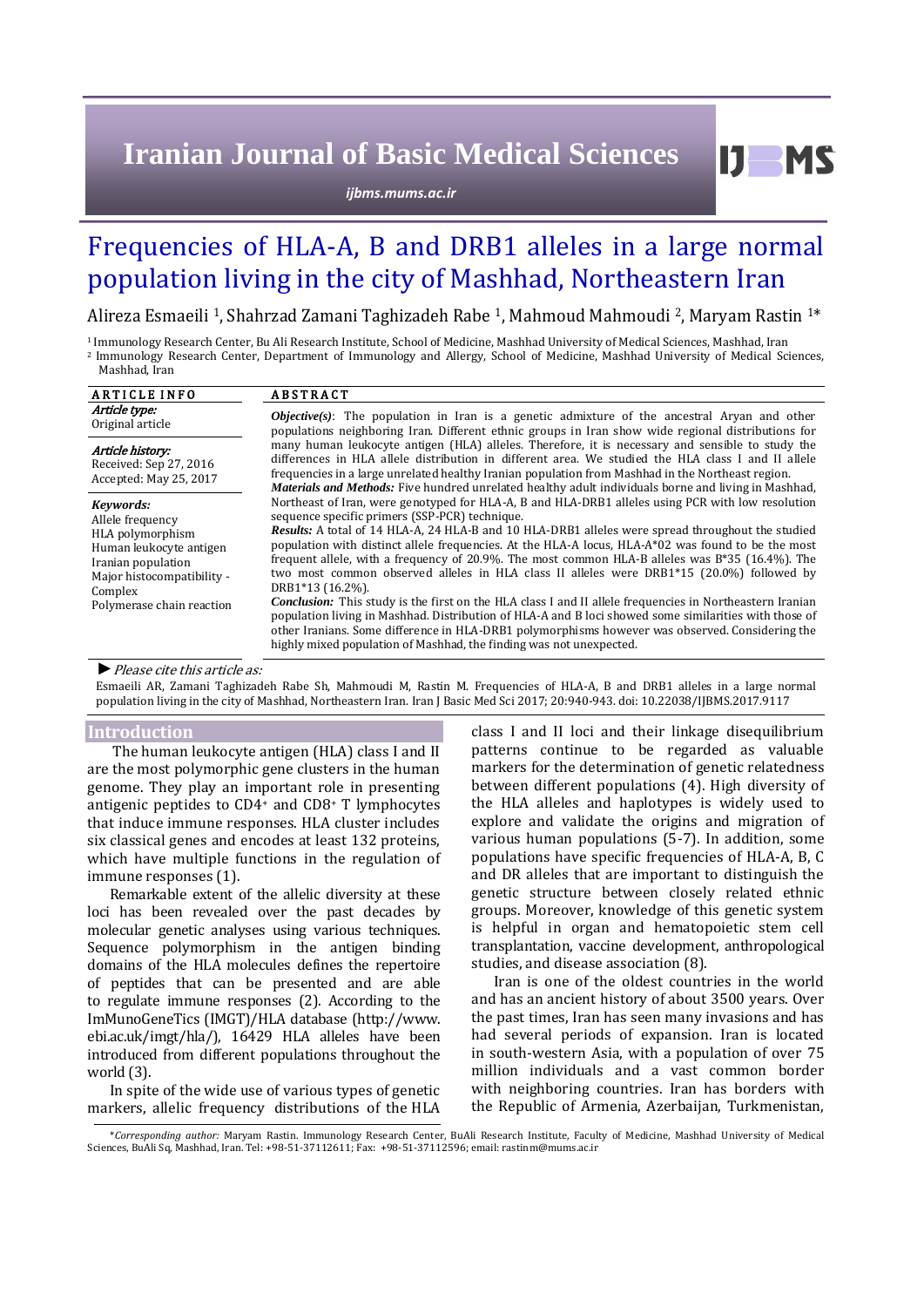Turkey, Iraq, Afghanistan and Pakistan. Iranian ancestors were of Caucasian origin, but Arab and subsequent Mongol and Tatar invasions, each left its own imprint on the development of different populations in this country (9). Therefore, in the phylogenetic tree, Iranians are considered as a highly mixed population of Caucasian origin. Because of several invasions and immigrations from neighboring countries, there exist diverse ethnic and tribal groups such as Persian, Turk, Kurd, Arab, Turkmen, Baloch and Lur in Iran (10-13).

Ethnic diversity of Iranian population had a strong influence on the HLA frequencies in different regions. In previous studies, HLA allele frequencies have been reported for different regions of Iran (14- 19). Although Northeast of Iran is of considerable interest, due to its vast territories of exceptional variety, limited information is available on the distribution of HLA alleles from this region.

Mashhad is located in the Northeast of Iran, and is the second most crowded city in the country. It is close to the borders of Turkmenistan and Afghanistan, and is located along the Silk Road. Over the history, the city has experienced some invasions, which brought about great changes in its ethnic composition. Most inhabitants in Mashhad are Persian. However, there also exists a great mixed population in the city.

Therefore, the present study was undertaken to establish the Iranian HLA class I and II gene profile on a large population sample living in Mashhad, Khorasan Razavi province, Northeast of Iran.

### **Materials and Methods**

## *Population and sample preparation*

A total number of 500 healthy adults (248 men with a mean age of  $35.26 \pm 14.79$  years and 252 women with a mean age of  $33.13\pm15.01$  years), living in the city of Mashhad, Khorasan Razavi province, Northeast of Iran participated in this study. Intravenous blood samples (5–10 ml) were drawn and collected in EDTA tubes. Peripheral blood mononuclear cells (PBMCs) were separated from peripheral blood by density gradient centrifugation over Ficoll-hypaque (Biosera, UK) and were washed three times with Hank's buffered solution (HBSS).

#### *HLA class I and II typing using SSP-PCR method*

Genomic DNA was extracted from PBMCs using a QIAamp Blood Kit (QIAGEN, GmbH) according to the manufacturer's protocol. DNA samples were quantified spectrophotometrically at 260 nm and then stored at -70 °C. The HLA-A, B and HLA-DRB1 alleles of each sample were determined using a low resolution sequence specific primer polymerase chain reaction (SSP-PCR) technique (Inno-Train, Germany). SSP-PCR is a molecular HLA typing method that is widely used for the determination of HLA class I and II alleles. The PCR reactions were carried out in 10 µl volumes. Samples were first denatured at 96 °C for 2 min, followed by 10

| HLA-A  | F(% )   | HLA-B  | F(% )   | HLA-DRB1 | F(%)    |
|--------|---------|--------|---------|----------|---------|
| $A*01$ | 11.5 %  | $B*07$ | 4.4 %   | DRB1*01  | 7.5 %   |
| $A*02$ | 20.9%   | B*08   | 3.0 %   | DRB1*03  | 8.7%    |
| $A*03$ | 11.1 %  | B*13   | $6.0\%$ | DRB1*04  | 12.5 %  |
| $A*11$ | 11.3 %  | $B*14$ | 4.0 %   | DRB1*07  | 15.0 %  |
| $A*23$ | 5.2 %   | B*15   | 2.95 %  | DRB1*09  | 1.25 %  |
| $A*24$ | 10.2%   | $B*18$ | 6.5%    | DRB1*11  | 15.0%   |
| $A*26$ | $6.6\%$ | $B*27$ | 1.8%    | DRB1*13  | 16.2%   |
| $A*29$ | $2.7\%$ | $B*35$ | 16.4 %  | DRB1*14  | $2.5\%$ |
| $A*30$ | 5.5 %   | B*37   | 1.45 %  | DRB1*15  | 20.0%   |
| $A*31$ | $2.7\%$ | B*38   | $6.1\%$ | DRB1*16  | 1.25 %  |
| $A*32$ | 3.3 %   | B*39   | $2.2\%$ |          |         |
| $A*33$ | $2.7\%$ | $B*40$ | 4.3 %   |          |         |
| $A*68$ | 5.7 %   | $B*41$ | 5.1 %   |          |         |
| $A*69$ | 0.55%   | $B*44$ | 4.3 %   |          |         |
|        |         | $B*45$ | $0.2\%$ |          |         |
|        |         | $B*46$ | $0.1\%$ |          |         |
|        |         | B*49   | 4.7%    |          |         |
|        |         | $B*50$ | 5.4 %   |          |         |
|        |         | $B*51$ | 9.2 %   |          |         |
|        |         | B*52   | 3.8%    |          |         |
|        |         | $B*53$ | 1.45 %  |          |         |
|        |         | B*55   | 3.6%    |          |         |
|        |         | $B*57$ | 2.3 %   |          |         |
|        |         | $B*58$ | $0.2\%$ |          |         |

Table 1. The gene frequencies (F %) of human leukocyte antigen (HLA)-A, B and HLA-DRB1 alleles in 500 Iranian individuals

cycles of 96 °C 15 sec, 65 °C 60 sec and 20 cycles of 96 °C 15 sec, 61 °C 50 sec and 72 °C 30 sec. The products were then run on electrophoresis through an agarose gel. Interpretation of the results was performed using kit manufacture's data sheets and software (SCORE Software).

#### **Results**

### *HLA class I and II allele frequencies*

In the present study, we reported the results of HLA class I and II genotyping of 500 healthy adults living in the city of Mashhad, Northeastern Iran.

We detected a total number of 14 and 24 alleles in HLA-A and B loci, respectively. As presented in Table 1, the most frequent HLA class I alleles were A\*02 (20.9%), A\*01 (11.5%), B\*35 (16.4%) and B\*51 (9.2%), while, the least frequent alleles were A\*69 (0.55%), and B\*46 (0.1%). Among total HLA-class I alleles, the most prevalent allele in the studied subjects of Iranian population was HLA-A\*02.

In HLA class II alleles, we identified 10 alleles in HLA-DRB1 loci (Table 1). The two most common HLA class II alleles were DRB1\*15 (20.0%) followed by DRB1\*13 (16.2%), and the least frequent alleles were DRB1\*09 (1.25%) and DRB1\*16 (1.25%).

## **Discussion**

The distribution of HLA alleles and haplotypes varies significantly in different populations, which may widen our horizon on the evolution of HLA polymorphism as well as on the origin and migration of human populations. In the present study, we evaluated the allele frequency of HLA-A, B and DRB1 genes in a normal population living in the city of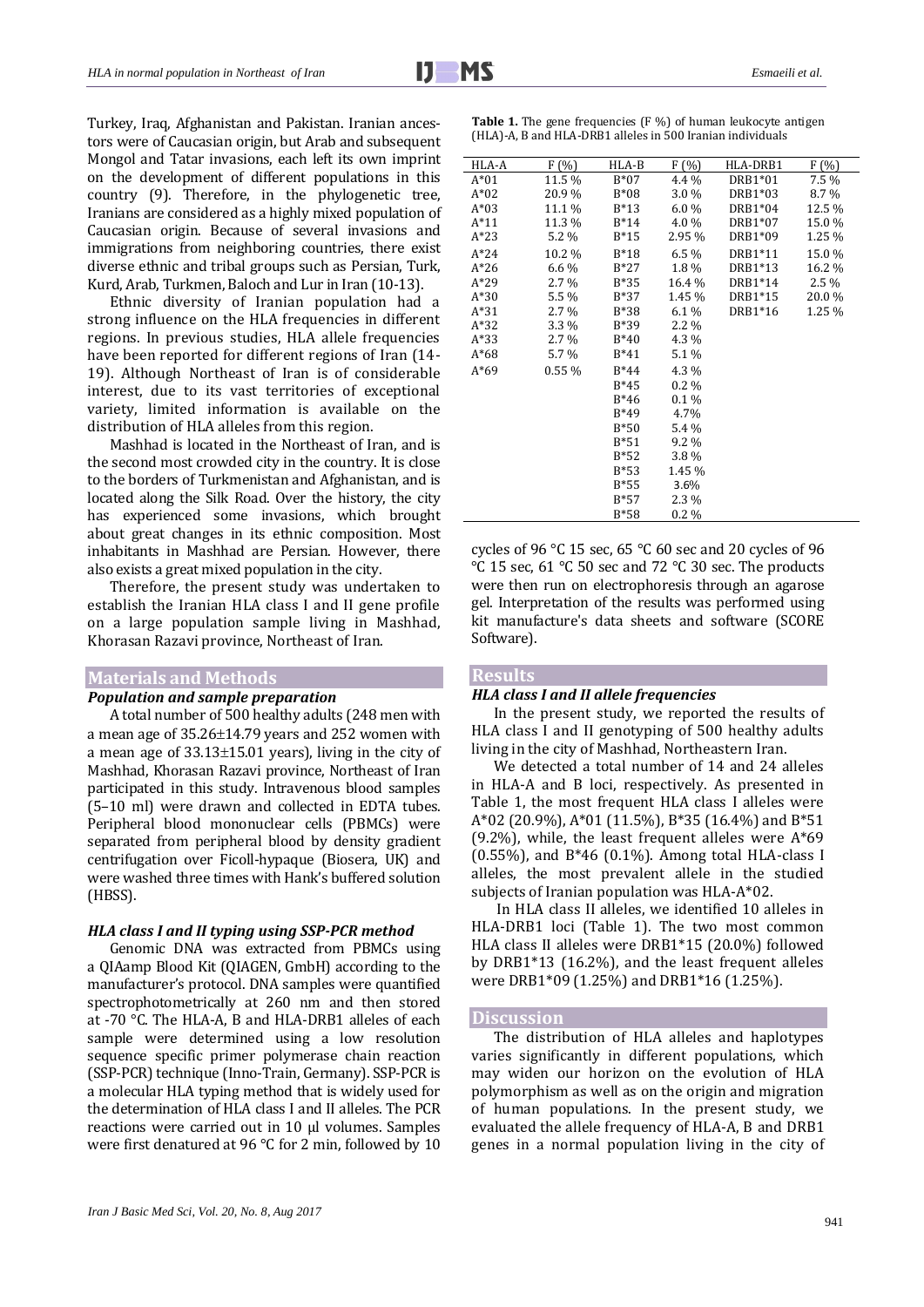Mashhad, Khorasan Razavi province, Northeastern Iran. This is the first comprehensive analysis of HLA class I and II genes in this population and the obtained results indicate extensive HLA diversity and some genetic similarities with other ethnic groups of Iran (14, 21, 22). In 500 individuals genotyped, we detected the HLA A\*02 (20.9%), B\*35 (16.4%), and DRB1\*15 (20.0%) as the most frequent alleles for HLA class I and II respectively. In HLA-A locus, A\*02, A\*01, A\*11, A\*03 and A\*24 represented 65% of the gene frequencies; in HLA-B locus, B\*35, B\*51, B\*18, B\*38, B\*50 and B\*41 accounted for more than 54 percent of the gene frequencies, while in HLA-DRB1 locus, DRB1\*15, DRB1\*13, DRB1\*11, DRB1\*07 and DRB1\*04 represented 78% of gene frequencies.

Some investigators have previously characterized the HLA class I and II polymorphisms in different regions of Iran (14-19, 21-25). In agreement with the results of the present study in most of the surveys, HLA-A\*02 showed the highest prevalence in HLA-A allele, whereas in HLA-B locus, B\*35 was the most frequent one (14, 16, 17 21, 24).

In contrast to HLA class I alleles, studies concerning the distribution of HLA-DRB1 in Iranian people showed some differences in this locus. We identified DRB1\*15 as the most prevalent allele, although in several studies HLA-DRB1\*11 was reported as the most prevalent one (15, 17-18, 21, 23-27), while some others reported DR2 (28), and DRB1\*07 (29) as more frequent alleles. Interestingly in most of the studies DRB1\*15 was reported as the second most prevalent HLA-DRB1 allele in Iranian population ( 18, 19, 21, 23, 27).

Iranians are considered to have Caucasians origin, but diverse ethnic and tribal groups such as Persian, Turk, Kurd, Arab, Turkmen, Baloch and Lur live in Iran (25, 30). Some authors studied the allele frequency of HLA-DRB1 alleles in different ethnic groups living in Iran, and showed evident diversity in the distribution of DRB1 in these populations. In the Baloch ethnic group living in the southeast of Iran, DRB1\*03 (16, 25) and DR2 (17), in Famoori Arabs living in Fars province in south of Iran, DRB1\*03 (25) and in Khuzestani Arabs living in Ahvaz in southwest of the country, DRB1\*07 (25) were reported as the most common alleles, while in Zoroastrian ethnic groups living in Yazd in the center of Iran, DRB1\*07 (25) showed the highest frequency.

Mashhad is located in the Northeast of Iran and has a very mixed population in comparison to the other parts of Iran. Mashhad is a city with many immigrants. In addition, millions of travelers and pilgrims visit the city annually from both inside and outside of the country (from Afghanistan, Pakistan, Azerbaijan, Turkmenistan and Arabic countries from Middle-East). Considering the highly mixed population living in Mashhad, the diversity in the distribution of HLA-DRB1 alleles, which we detected, was not unexpected.

In our study, HLA-DRB1\*08 and DRB1\*12 alleles were not detected in any of the participants, and DRB1\*09 and DRB1\*16 showed frequency of 1.25%. Interestingly in almost all previously published studies, in agreement with our results, DRB1\*08, DRB1\*09 and DRB1\*12 were reported as the alleles with the lowest frequency in Iranian population (15, 16, 18, 19, 21, 23- 25, 27, 29).

In general, according to the results of this study and those of the others, it can be concluded that Iranian people are highly mixed population, and although all different ethnic inhabitants have some shared relatedness or origin, there exists some diversity in the distribution of HLA-DRB1, which requires further investigation.

Nonetheless, this study was not without limitations. Participants of the study, for instance, were all borne and lived in Mashhad, but we did not have access to any data regarding the preceding generation of the study participants.

#### **Conclusion**

On the basis of our results, Iranian individuals living in Mashhad demonstrated some genetic similarities with the other Iranians in HLA Class I loci. Nevertheless, considering the highly mixed population living in Mashhad, some differences in HLA-DRB1 polymorphisms that we detected were to be expected. Further differential studies in each subpopulations living in Mashhad and other parts of the province will provide more information about the impact of immigration, past history and environmental forces on the genetic makeup of this population.

#### **Acknowledgment**

This study was supported by grant number 88374 from vice president for research, Mashhad University of Medical Sciences.

#### **References**

1. Shiina T, Hosomichi K, Inoko H, Kulski JK. The HLA genomic loci map: expression, interaction, diversity and disease. J Hum Genet 2009: 54: 15–39.

2. Parham P, Ohta T. Population biology of antigen presentation by MHC class I molecules. Science 1996; 272: 67–74.

3. Robinson J, Mistry K, McWilliam H, Lopez R, Parham P, Marsh SGE. The IMGT/HLA database. Nucleic Acids Res 2011; 39: 1171–1176.

4. Pedron B, Yakouben K, Guerin V, Borsali E, Auvrignon A, Landman J. HLA alleles and haplotypes in French North African immigrants. Hum Immunol 2006; 67: 540–550.

5. Ferrer A, Nazabal M, Companioni O, Fernandez de Cossio ME, Camacho H, Cintado A. HLA class I polymorphism in the Cuban population. Hum Immunol 2007; 68: 918–927.

6. Arnaiz-Villena A, Gomez-Casado E, Martinez-Laso J. Population genetic relationships between Mediterranean